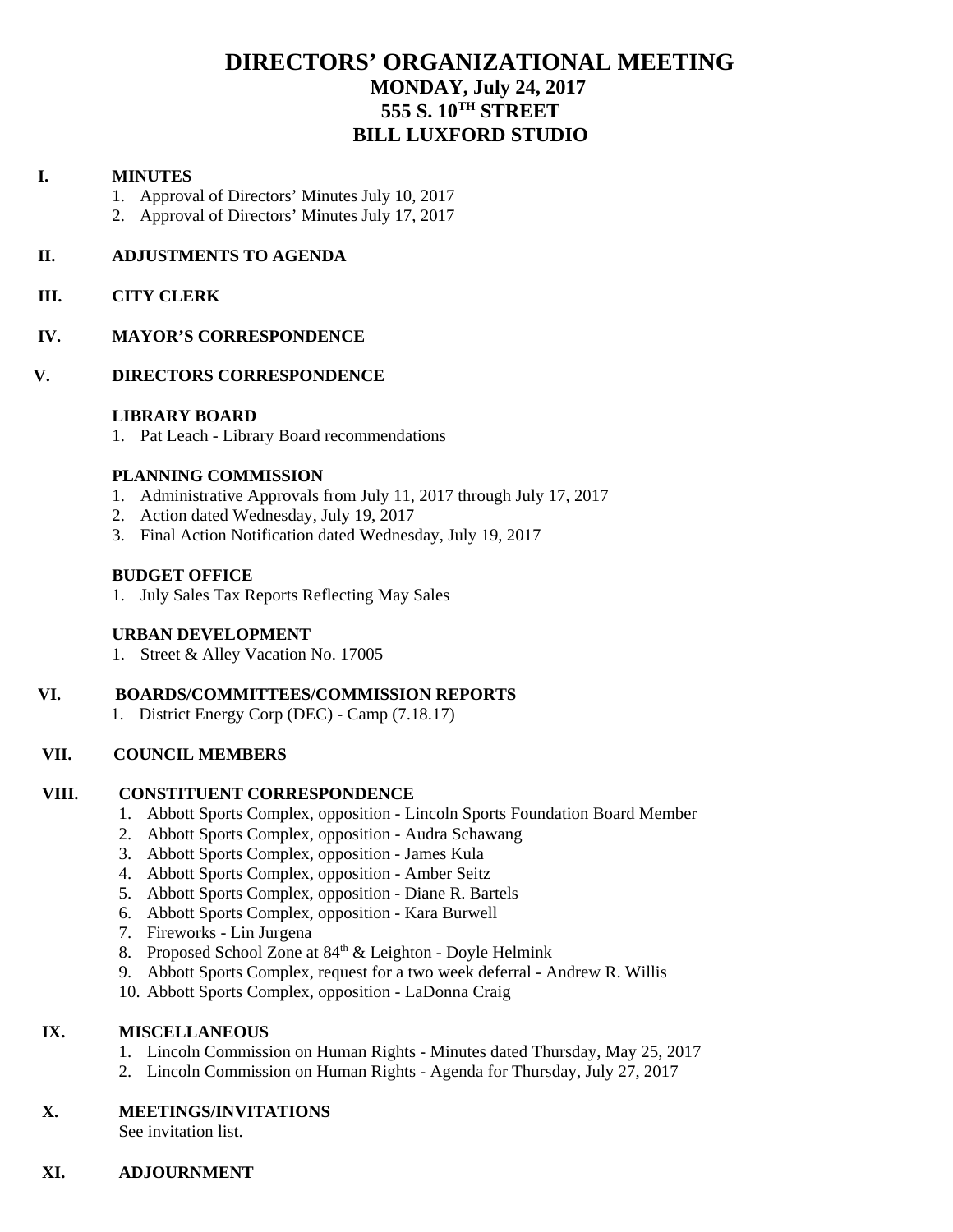# **MINUTES DIRECTORS' MEETING Monday, July 24, 2017**

- **Present:** Roy Christensen, Jane Raybould, Cyndi Lamm, Carl Eskridge, Bennie Shobe, Jon Camp, and Leirion Gaylor Baird
- **Others Present:** Teresa Meier, City Clerk; Rick Hoppe, Chief of Staff, Mayor's Office. Jeff Kirkpatrick, City Attorney. Dave Landis, Urban Development. Others present but not familiar with names and department heads.

Chair, Roy Christensen opened the meeting at 2:30 p.m.

# **I. MINUTES**

# **II. ADJUSTMENTS TO AGENDA**

#### **III. CITY CLERK**

Under Consent Agenda Item 2 the build number will need to be corrected on the Action sheet, it should be 17R197. A motion to approve request will need to be made.

Meier Under Public Hearing – Liquor Resolutions, Items 12/13, 14/15, 16/17 will be called together.

Under Public Hearing - Resolutions – Items 26 the blurb should really read "Special Permit 17012 – Appeal of Darlene Pohlman.

Under Public Hearing – Ordinances –  $3<sup>rd</sup>$  Reading – Items 31 through 33 there is a request to continue public hearing for two weeks to August  $7<sup>th</sup>$ . Item 38 there is a motion to amend #1.

# **IV. MAYOR'S OFFICE**

Bob Walla, Purchasing Department requested for expedited action of item 42 - Construction Manager at Risk Services, Fire Stations 10, 12, 16 and Police/Fire Station 15. Mr. Walla stated the reason that we are doing this is the way the process that is set up for the Construction Manager at Risk Services; the sooner they are engaged in the design process the sooner that construction can begin. Currently the design firm is ahead of schedule for the design of the four new stations it's imperative that the CMR get started in order to possibly break ground as early as this fall, which is what the original plan was and possible accelerate the remaining stations. It is being asked that the Council allow first and second readings take place today in order to get the CMR contracted and on the job as soon as possible.

It was determined that proper notification of public hearing was not made, therefore Rick Hoppe suggested that the item be introduced today and follow the normal procedure. All Council members agreed.

# **LIBRARY BOARD**

Pat Leach reported that the Library Board has accepted applications for the vacancy on the Library Board. There were 21 applications received and the Library Board has selected their top three candidates for recommendation. In order of preference the candidates are Rhonda Seacrest, Robert Bartle, and Terry Whittler are being brought forward to the Council. It is understood that if the Council agrees to the selection of candidate it will be brought forward next week and voted on during the August 7<sup>th</sup> Council meeting. Council agrees to go forward with the recommendation.